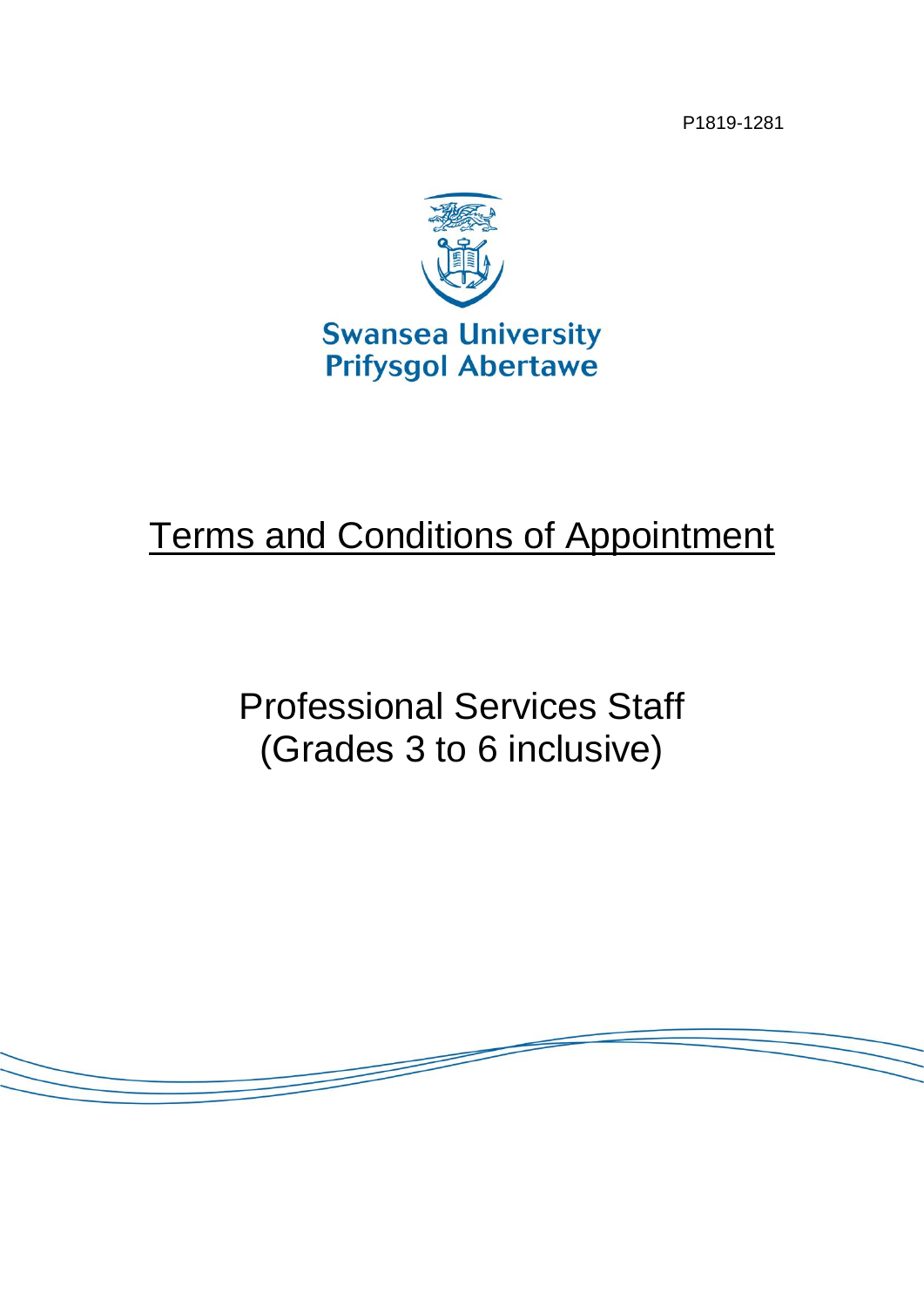## **Terms and Conditions of Appointment**

## **Professional Services Staff (Grades 3 to 6 inclusive)**

Appointments are subject to the Statutes of Swansea University and to the conditions prescribed by resolution of the Council at the time of appointment.

#### **DUTIES**

The duties will be as arranged by the Head of College/Department, commensurate with their level of appointment. The detailed duties will be as set out in the job description.

## **PROFESSIONAL DEVELOPMENT**

Members of the Staff are required to continue their professional development through participation in appropriate training and development courses provided by Swansea University. Members of staff are required to engage in the Professional Development Review process.

## **OUTSIDE WORK**

Members of full time staff are not permitted to hold any other appointment save with the express approval of the Council in exceptional circumstances, nor to undertake any other duties which interfere with the effective discharge of the duties of the post.

#### **FINANCIAL REGULATIONS AND PERSONAL CONSULTANCY**

All appointments are subject to the Policy on Personal Consultancy Services and to the 'Regulations for Internal Financial Management' as may be varied from time to time. Non compliance with these Regulations, where appropriate, may be considered as a disciplinary offence. A copy of these Regulations and those for Personal Consultancy Services are given to all appropriate new members of staff on appointment.

## **SALARIES**

The salary scales for staff will be as stated in letters of appointment. The scales are available on the Human Resources Department website: [http://www.swansea.ac.uk/personnel/current-staff/salaries-and-pay/,](http://www.swansea.ac.uk/personnel/current-staff/salaries-and-pay/) or by request from the Human Resources Department.

The salary is payable monthly by direct credit into a named bank/building society account.

Increments are usually payable on the 1 August each year, up to the maximum point of the scale, excluding discretionary points. However, in order to be eligible for incremental advancement, members of staff are required to have completed 6 months continuous employment, at that grade, with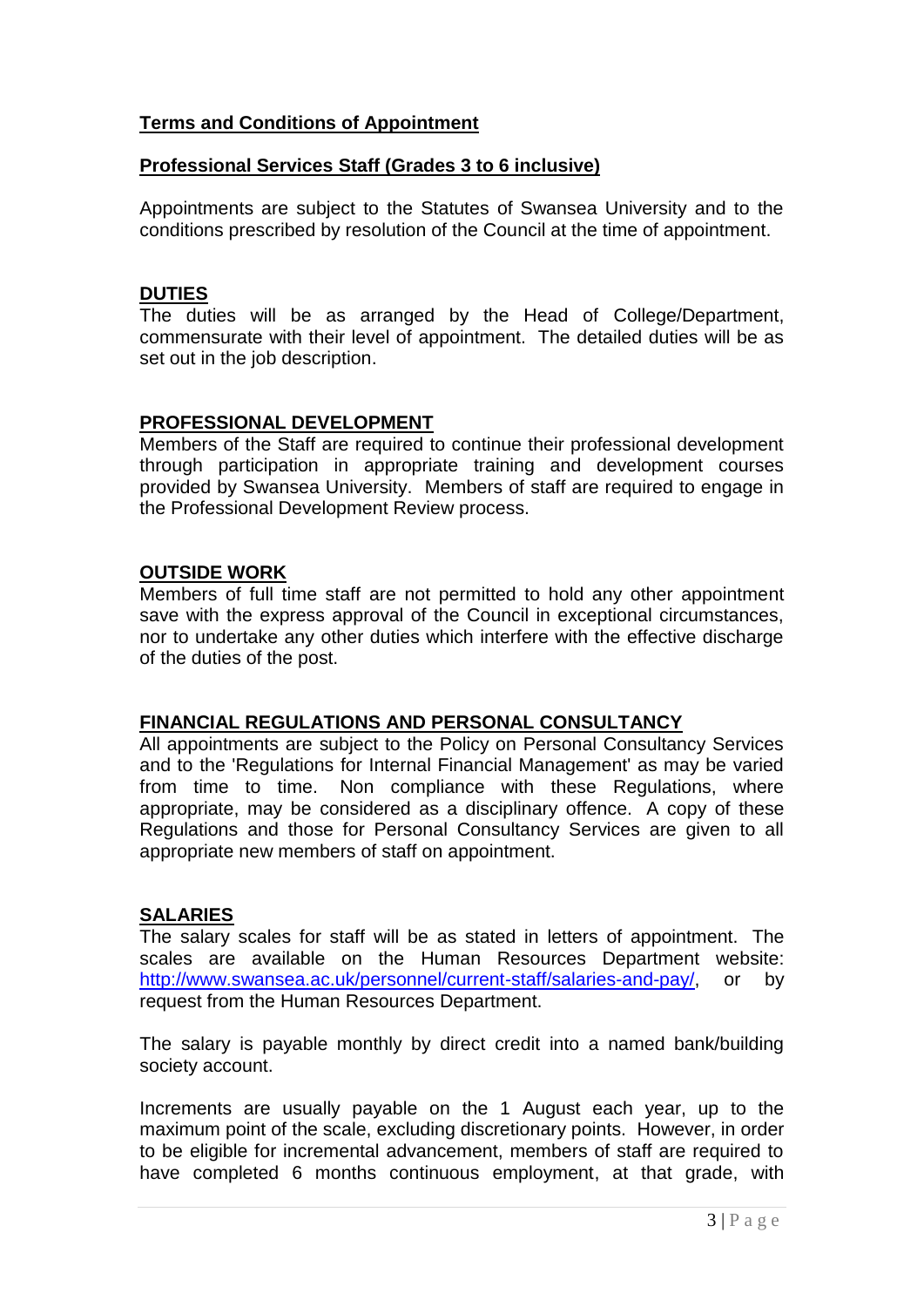Swansea University, i.e., must have been in the employ of Swansea University prior to 1 February of the year in question.

## **ENHANCED RATES OF PAY**

Please note that enhanced rates only apply when appropriate circumstances occur in working arrangements. Where two or more enhanced rates apply to the same hours of work, pay will be calculated on the highest enhancement.

Until agreed otherwise, premium payments will continue on the basis of national and local agreements in force on 31 July 2003.

## **PROBATION**

Appointments are probationary for a period of six months in the first instance and may be confirmed on the satisfactory completion of that period. In the case of appointments which are not confirmed at the end of the one year probationary period, the provision exists for such appointments to be extended for up to a maximum of three months.

In the case of Fixed Term Appointments, these too will normally be probationary. In the case of an initial appointment of less than the normal probationary period, the duration of the appointment will count towards the normal probationary period in the event of the appointment being renewed beyond the initial date of termination.

## **HOURS OF WORK**

The full-time working week is 35 hours which may include Saturday and Sunday.

Meal breaks are unpaid, except where stated in letters of appointment. The actual hours of work will as stated in letters of appointment or, where appropriate, will be according to a rota, which will be issued with letters of appointment.

In accordance with the Working Time Regulations 1998, employees should not work more than an average of 48 hours a week in any specified reference period. An employee may choose to agree to work more than the 48-hour average weekly limit by completing the appropriate opt out agreement. The employee may terminate this agreement by giving four working weeks notice in writing.

Swansea University, as a good employer, will continue to realise as far as practicable the health, safety and welfare of its employees. To this end employees who wish to work overtime should be aware that whether or not they have agreed to work more than 48 hours, the Working Time Regulations 1998 also specify the following:-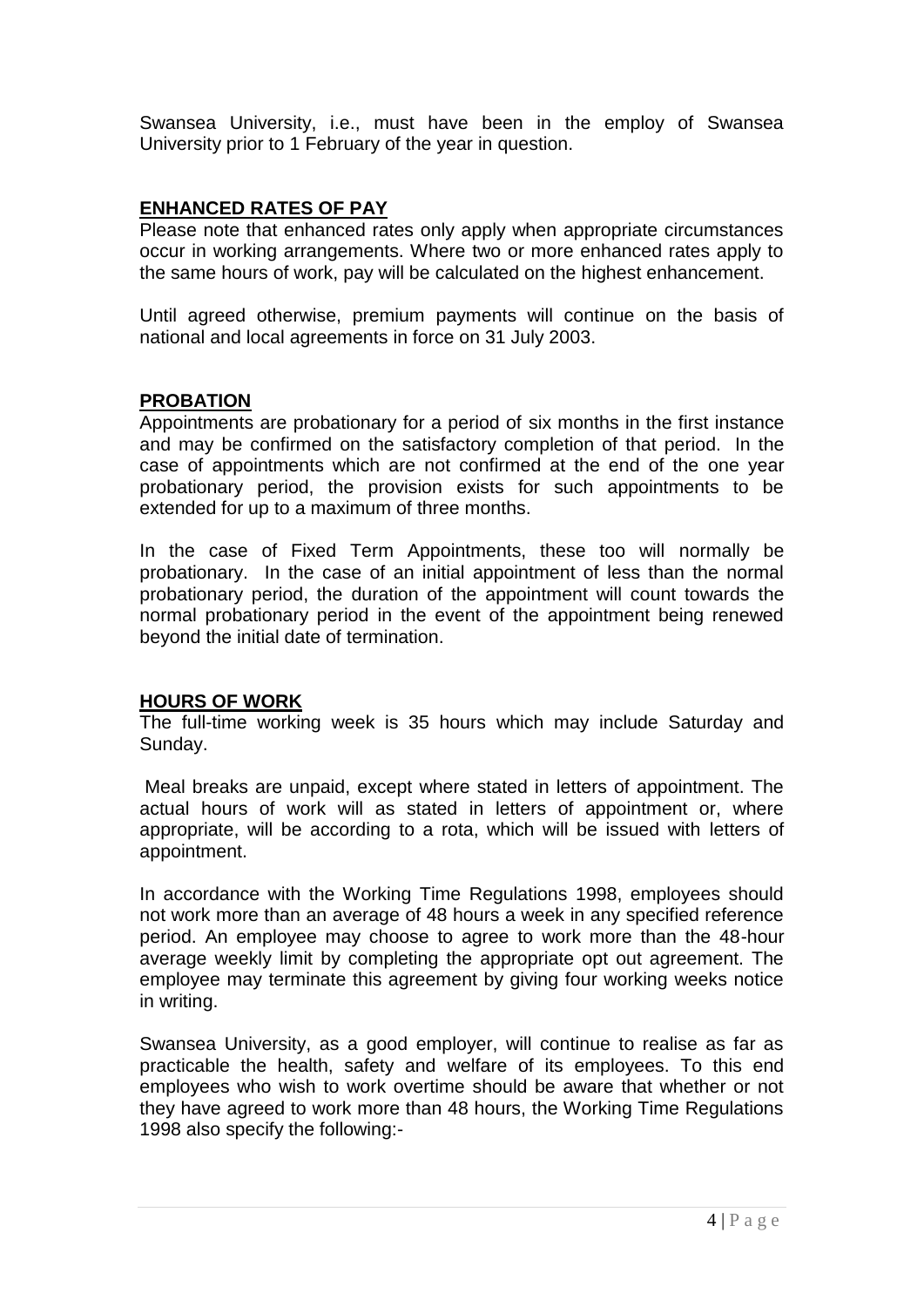- a. Night Work Normal hours of Night Workers must not exceed an average of eight hours for every 24 hours over any specified reference period. b. Daily Rest Periods A rest period of 11 consecutive hours between each working day.
- c. Weekly Rest Periods A weekly rest period of not less than 24 hours over a seven-day period. This may be averaged over 14 days. (i.e. an employee is entitled to two days rest over a fortnight).

There are circumstances in which the Daily and Weekly Rest Period entitlements do not apply or are modified by collective agreement. In these cases the employees concerned must be permitted to take an equivalent period of compensatory rest.

## **HOLIDAY PERIODS**

Members of staff on Grades 3 to 6 inclusive are entitled to 37 days paid annual holiday in each calendar year, including 8 statutory days and 6 days on dates determined by the Swansea University.

Such members of staff who join or leave Swansea University during the course of a leave year are entitled to the appropriate proportion of their annual leave based on completed service.

## **MEDICAL EXAMINATION AND SICKNESS PAY**

Appointments are subject to a satisfactory medical examination.

Appointments are subject to the regulations of the Sickness Pay Scheme of Swansea University. A copy of the Scheme and of the University's Statement about Statutory Sick Pay is made available to all employees on appointment.

It is the responsibility of the employee to inform the nominated representative in their College/Department by telephone, as early as possible on the first day of absence. They should indicate the reason for the absence and where possible give an indication of the anticipated duration of the absence.

In exceptional cases a telephone call from a friend or relative will be accepted.

Throughout the period of absence, employees are required to keep their manager (or nominated representative) informed of their progress and when they are expecting to be able to return to work. The frequency of this contact can be agreed, dependant on the reason for the absence and the expected timescale for recovery.

Failure to provide the necessary certification could lead to sick pay being suspended until the documentation is received. In the case of continued failure to provide certification, disciplinary action may be taken.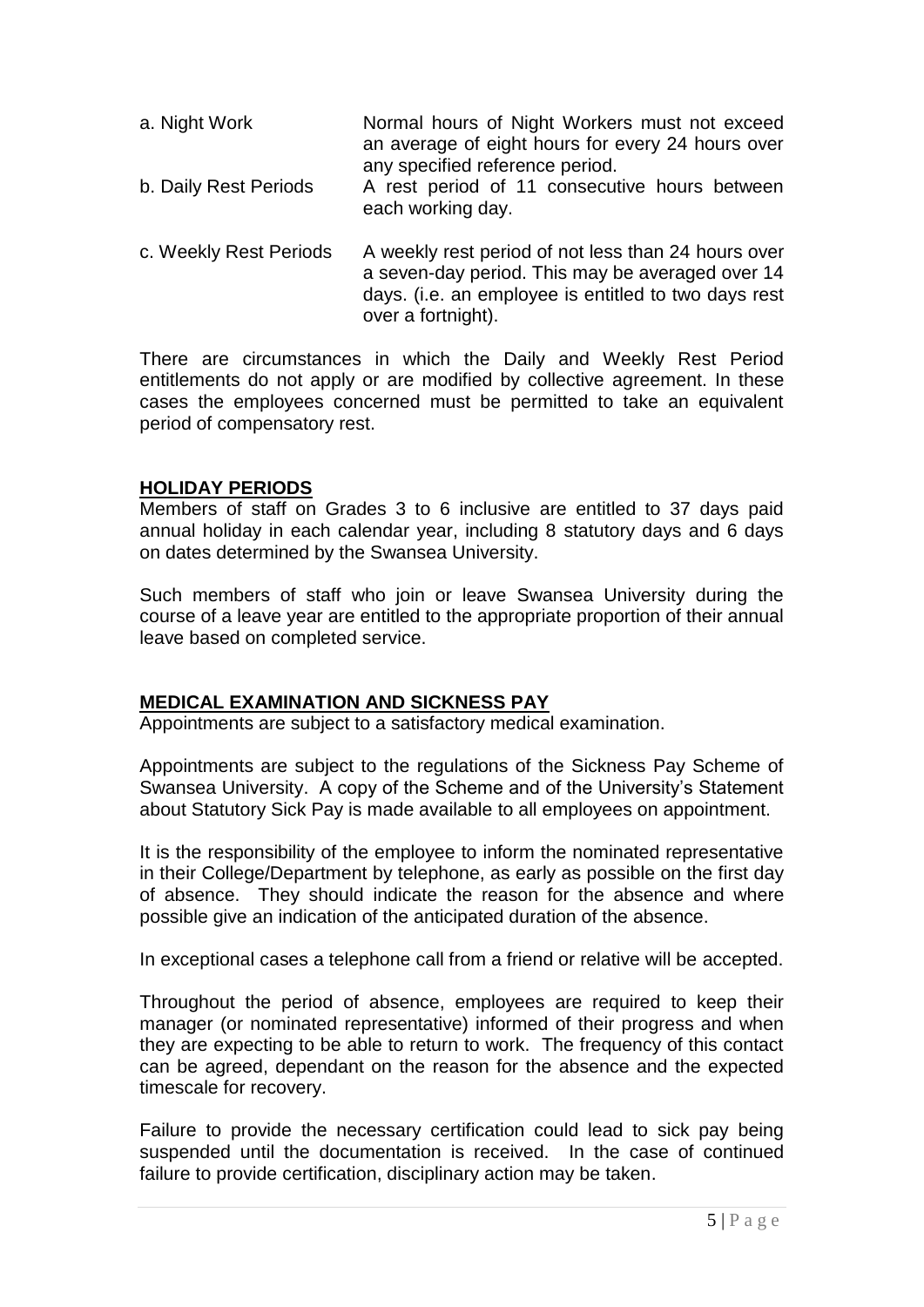For periods of sickness between 1-7 calendar days staff must complete a Self Certificate Form, as required by both the University's Occupational Sick Pay Scheme and Statutory Sick Pay procedures. This form will be completed when the individual has returned to work as part of their Return to Work Review The form is then signed by the Line Manager (or nominated representative) and forwarded to the Human Resources Department.

For periods of sickness lasting more than 7 calendar days staff who are absent due to sickness for more than seven consecutive calendar days must obtain a doctor's certificate. This certificate should be sent to the designated individual in Swansea University on the seventh day of absence, or as soon as practicable.

If the absence continues and further medical certificates are required, then where possible these should be received by Swansea University before the previous certificate expires. In cases where this is not possible, i.e. for reasons outside the individual's control, the individual must inform their line manager prior to the expiry of the current certificate.

Before any return to work, if an absence warrants a Doctor's Statement, such a Statement indicating fitness to return should be produced.

(NB: Please note the importance of providing these Certificates, as under the rules of Statutory Sick Pay, Swansea University is entitled to withhold payment of Statutory Sick Pay if there is late notification of absence).

## **SAFETY AND HYGIENE**

Safety practices and hygiene notices, which contain Safety and Hygiene regulations must be strictly observed.

## **UNIFORM**

Where appropriate a uniform and protective clothing may be issued on confirmation of appointment. These will remain the property of the University and must be returned on termination of employment.

## **ACCIDENTS AT WORK**

In all cases where an injury is sustained at work, the injury must be immediately reported to the Head of College and an official Swansea University Accident Report must be completed. This is obtainable from the College Health & Safety Coordinator, Security Office or the Internet at [http://www.swansea.ac.uk/estates-and-facilities](http://www.swansea.ac.uk/estates-and-facilities-management/healthsafety/formsdocuments/)[management/healthsafety/formsdocuments/](http://www.swansea.ac.uk/estates-and-facilities-management/healthsafety/formsdocuments/)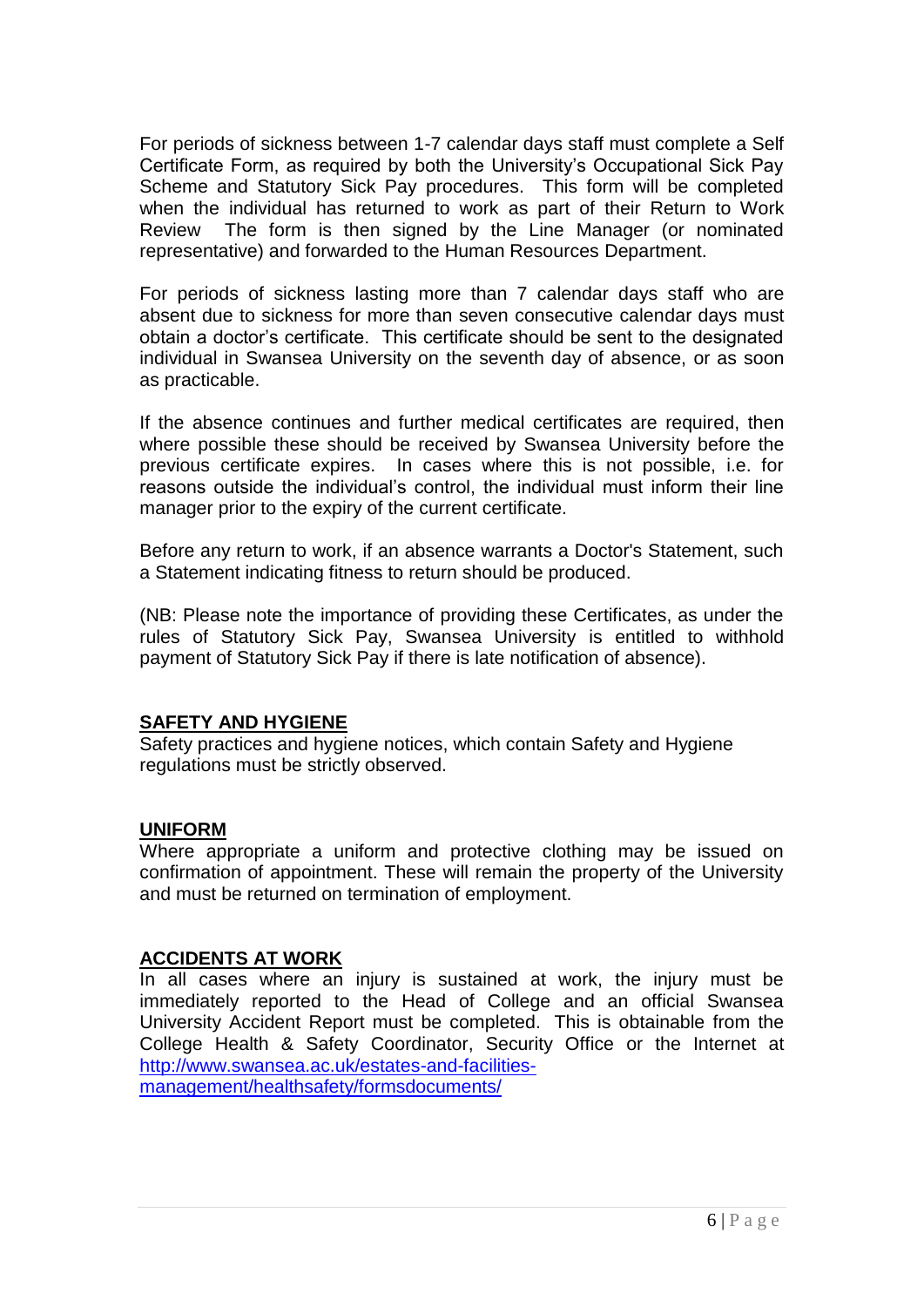## **SWANSEA UNIVERSITY PENSION SCHEME (SUPS) (THIS ONLY APPLIES TO EXISITING MEMBERS)**

Swansea University Pension Scheme (SUPS) is a Career Average Revalued Earnings (CARE) Scheme. It closed to new entrants with effect from 1 January 2012. The information below is therefore for current members only. There are two contribution rates available for members of the SUPS, which can be amended on 1 August each year at the request of the individual. Please contact the Pensions section for more information.

## **OPTING OUT OF THE SWANSEA UNIVERSITY PENSION SCHEME (SUPS)**

You can choose to opt out of SUPS if you want to, but if you stay in you will have your own university pension in addition to the state pension when you retire.

Please note that if you leave SUPS, you will not be able to re-join the scheme. However, if you are still in University employment, you will be automatically enrolled into either the NEST Pension Scheme or in the Universities Superannuation Scheme (USS), where applicable.

For information on pensions and savings for later life visit: <https://www.gov.uk/workplace-pensions>

Please note that if you are under 75, work or usually work in the UK, and earn over, and earn over the amount set by the government for the current tax year, we must by law:

- continue to maintain your membership of a scheme that meets certain government standards; and
- if your membership of such a scheme ends (and it is not because of something you do or fail to do), we must by law put you into another scheme that meets government standards straightaway.

# **NEST PENSION SCHEME**

From 1 July 2013, employees who are aged between 22 and State Pension Age and who earn above the monthly threshold set by the Government for the current tax year will be automatically enrolled into the National Employment Savings Trust (NEST). Employees contribute 4% of their salary to NEST which is matched by a further contribution of 5% from the University. Under current legislation, NEST will claim a further 1% as tax relief on the employee's contribution. Members of NEST will also be entitled to death in service benefits provided by the University.

Employees who are aged between 16 and 21 and who earn the monthly threshold or more in any given month or employees aged between 16 and 74 who earn less than this, can still join NEST. In order to do so, the employee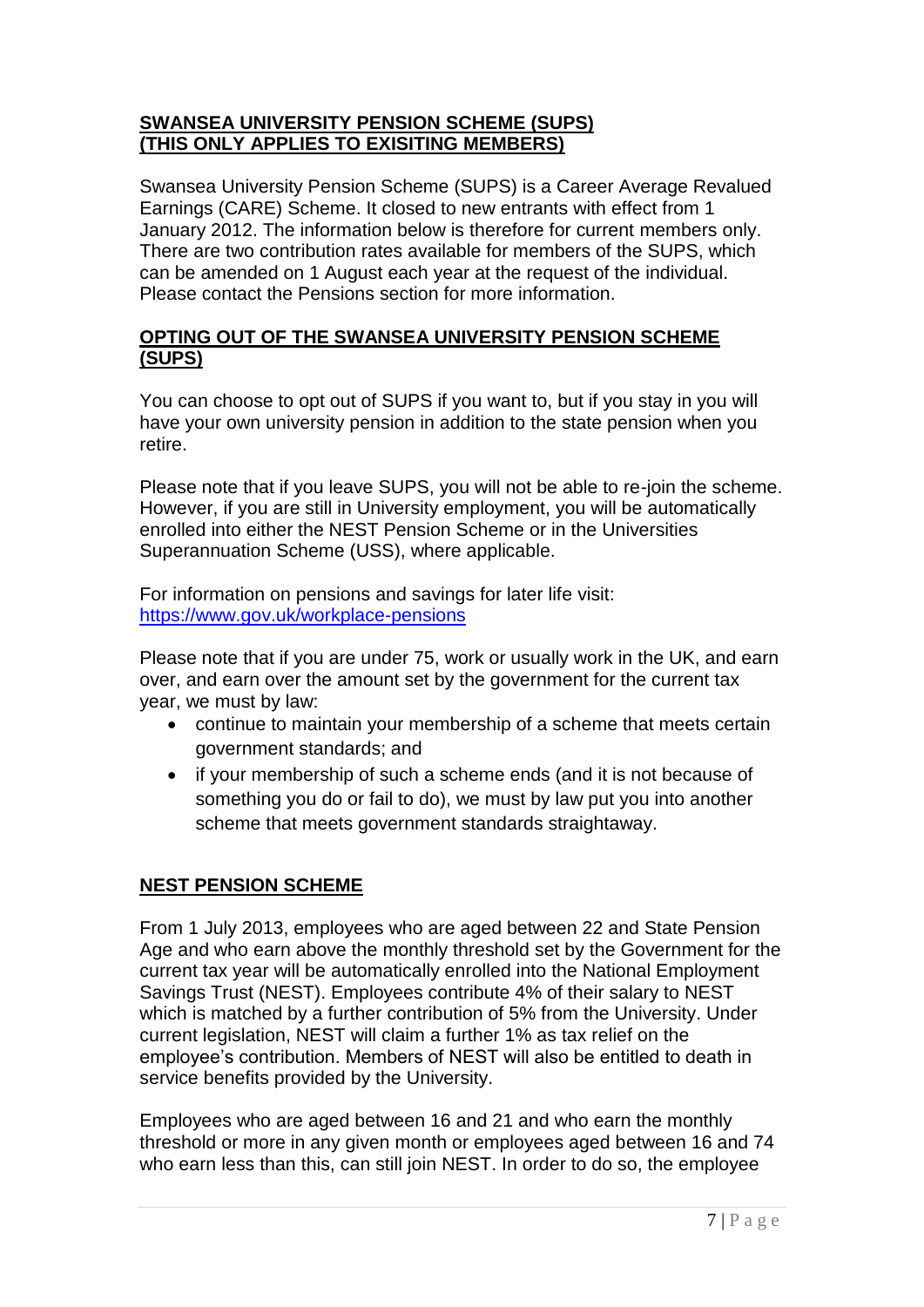should contact the Pensions section by sending a signed letter or an email to [pensions@swansea.ac.uk](mailto:pensions@swansea.ac.uk) containing the phrase "I confirm I personally submitted this notice to join a workplace pension scheme".

# **PENSION+**

In August 2009 the University introduced Pension+. Pension+ is not another pension scheme but a more effective way of paying your pension contributions. By participating you do not pay national insurance contributions on your contributions.

When you join the Pension Scheme you will automatically be entered into Pension+. Participating in Pension+ forms part of your contractual terms and conditions of employment. Further information about Pension+ is also available on the website:

<http://www.swansea.ac.uk/finance/staffinformation/pensionplus>

Participation in Pension+ will not affect your pension scheme benefits or your basic state pension. However, please contact the Pensions Section within one month of commencing employment if you wish to opt out of Pension+.

# **OPTING OUT OF THE NEST PENSION SCHEME**

You can choose to opt out of NEST if you want to: [https://www.nestpensions.org.uk/schemeweb/nest/members/joining](https://www.nestpensions.org.uk/schemeweb/nest/members/joining-nest/opting-out.html)[nest/opting-out.html](https://www.nestpensions.org.uk/schemeweb/nest/members/joining-nest/opting-out.html)

If you wish to opt out of NEST, you will need to do so within one month of the receipt of your NEST welcome pack. You will need to contact NEST directly by following the opt-out information in your welcome pack.

If your completed opt-out request is received within one month of the opt-out start date, you will be removed from the pension scheme. Any payments you have already made will be refunded, and you will not have become an active member of the scheme on this occasion.

If you want to stop making payments after the end of the opt-out period you can do so. The payments you have already made will not be refunded but will remain invested for you until you reach retirement age.

If you decide to opt out on this occasion you can still rejoin your autoenrolment scheme. To do so please contact the Pensions section by sending a signed letter or an email ensuring you include the phrase **'I confirm I personally submitted this notice to join a workplace pension scheme'**. Please note that you can rejoin only once in any 12 month period.

If you choose to opt out or stop making payments at any time you will be automatically enrolled back into a pension scheme at a later date, usually every three years, if you meet certain criteria We will write to you in advance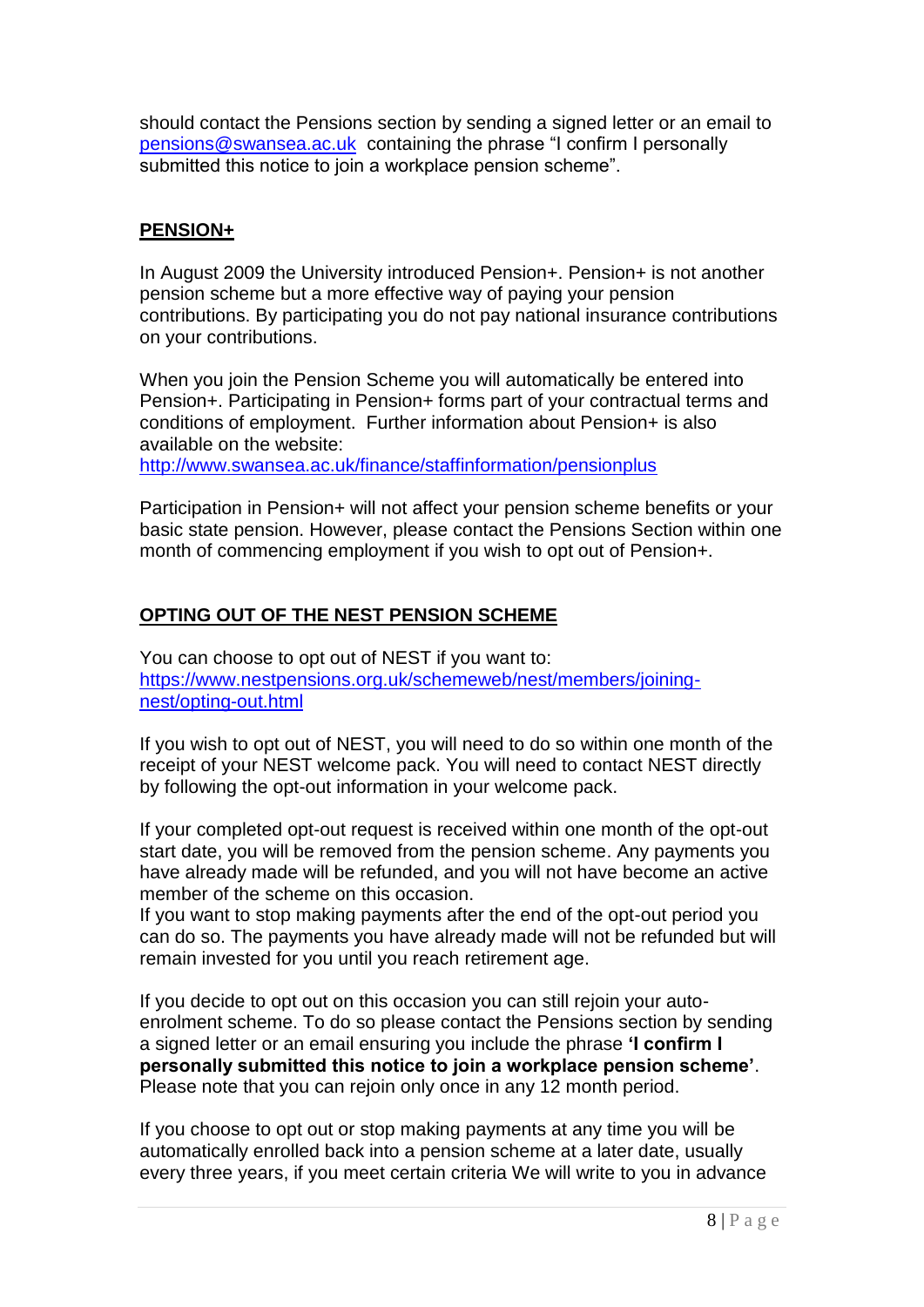to inform you that we are auto-enrolling you into the relevant scheme at that time. You will have the choice to opt out again if you wish.

For information on pensions and savings for later life visit <https://www.gov.uk/workplacepensions>

Please note that if you are under 75, work or usually work in the UK, and earn over the amount set by the government for the current tax year, we must by law:

- continue to maintain your membership of a scheme that meets certain government standards; and
- if your membership of such a scheme ends (and it is not because of something you do or fail to do), we must by law put you into another scheme that meets government standards straightaway.

## **NOTICE OF TERMINATION**

Appointments are terminable by one month's notice, in writing, on either side. The length of notice to which employees are entitled increases by one additional week for each completed year of service up to a maximum of twelve weeks notice for twelve or more years' service. Letters of resignation should be addressed to the Director of Human Resources.

Employment may be terminated summarily in the event of gross misconduct.

## **FAMILY FRIENDLY POLICY**

Swansea University has a Family Friendly Policy which incorporates the following:

- Maternity Leave
- Adoption Leave
- Paternity Leave
- Parental Leave
- Time off for the care of dependants and domestic purposes
- Flexi-time working
- Flexible working arrangements
- Shared Parental Leave

For further information on any of these procedures please contact the Human Resources Department

## **STATUTE AND ORDINANCES**

Statute 6 of the University sets out a number of Ordinances which apply to all staff, these have been agreed with Trade Unions and approved by Council in 2010. The Ordinances cover a range of employment situations where formal procedures are required and are as follows:

• Redundancy;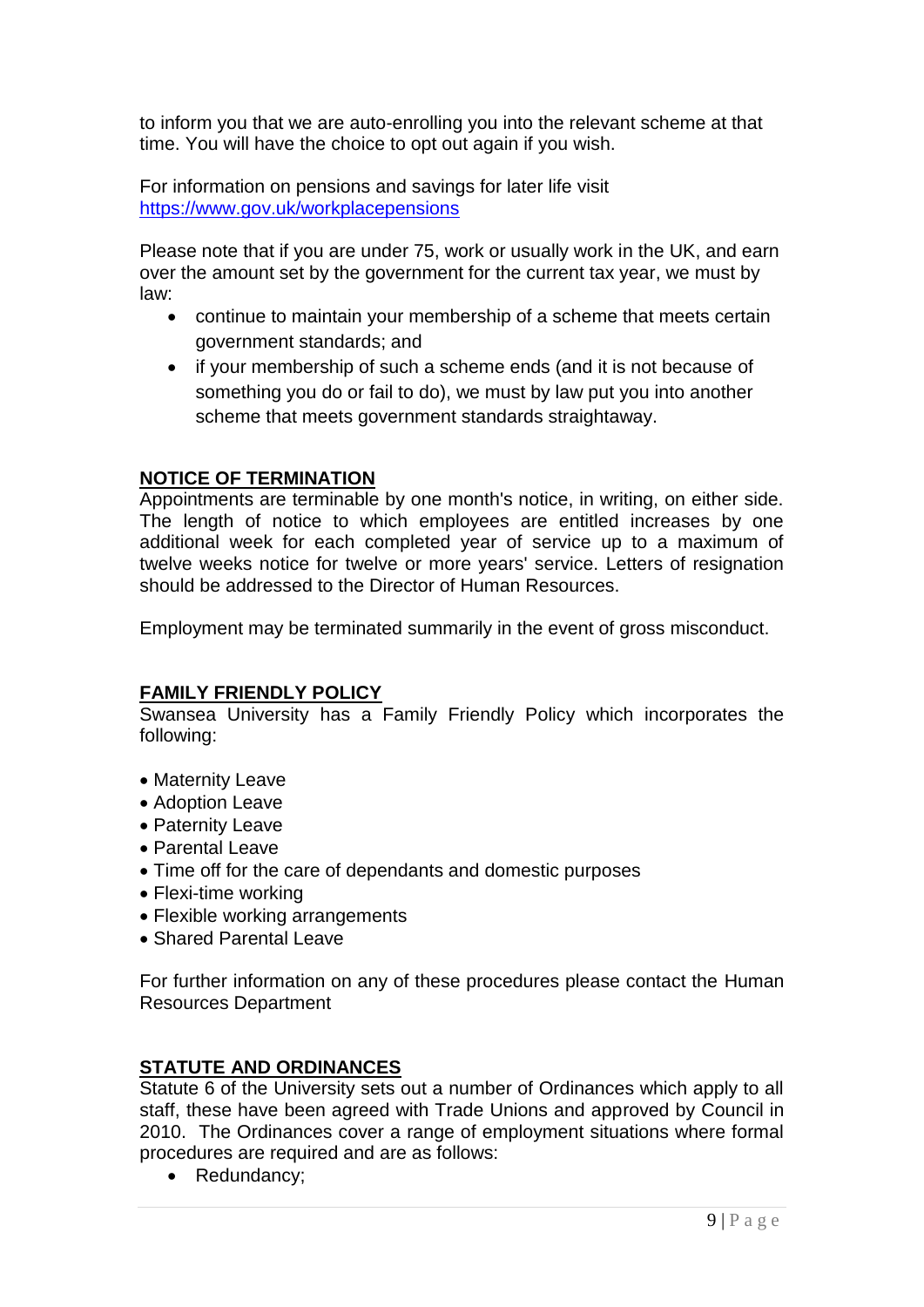- Non renewal of fixed term contracts and redundancy by way of termination of fixed term funding streams
- Conduct and other substantial reasons for dismissal;
- Capability and performance:
- Incapacity on health grounds;
- Termination of probationary appointments:
- Retirement:
- Termination on grounds of illegality:
- Termination of non-substantive positions;
- Staff grievances;
- Appeals;
- General provisions.

All Ordinances are available to download on the Human Resources Website.

## **DISCIPLINARY PROCEDURES**

The Conduct & Other Substantial Reason for Dismissal and the Capability and Performance Ordinances relate to Disciplinary matters. Copies of the Ordinances are available on the Human Resources Department Website.

In the event of any disciplinary steps being taken against members of staff in line with the Statutes, any appeal against a decision should be made, in accordance with the Appeals Ordinance.

## **GRIEVANCE PROCEDURES**

The Grievance Ordinance allows for grievances by academic members of staff concerning their appointments or employment where those grievances relate:

- (a) To matters affecting themselves as individuals; or
- (b) To matters affecting their personal dealings or relationships with other staff of Swansea University, not being matters for which express provision is made elsewhere in Statute 6.

Members of staff with a grievance which could properly be said to be covered by (a) and (b) above should raise the matter with their Head of College in the first instance.

Further details of the Grievance Ordinance are available on the Human Resources Website.

## **COLLECTIVE AGREEMENTS**

A Joint Negotiating Committee for Higher Education Staff (JNCHES) has been established to undertake collective bargaining for all higher education staff groups. The JNCHES has an independent Chair with Joint Secretaries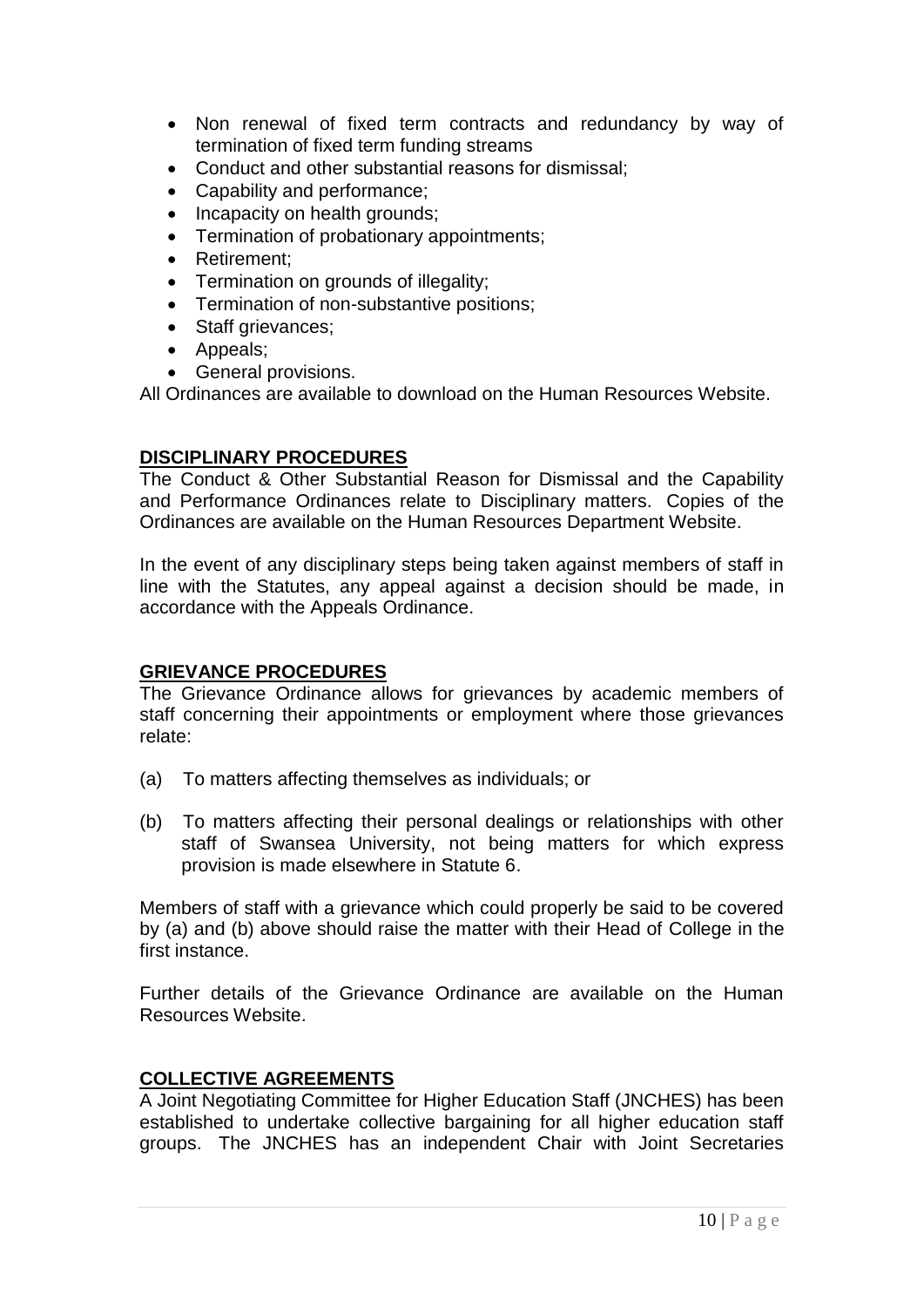appointed by the Universities and Colleges Employers' Association (UCEA) and the trade unions.

## **TRADE UNION MEMBERSHIP**

Swansea University recognizes the University and College Union (UCU), UNISON, and UNITE as the appropriate trade unions to negotiate on behalf of staff, as appropriate to grade and job family.

Swansea University wishes to make clear to staff that, although it is not a condition of employment in Swansea University that a member of staff should be a member of a trade union, Swansea University welcomes their membership of the above Unions and their participation in that Union's activities.

## **REMOVAL EXPENSES**

Removal expenses, including the removal of the household effects and the reimbursement of legal and other approved expenses involved in selling and buying property up to a maximum of £2700 will be paid to newly appointed members of Staff.

Appointments for less than three years will not be eligible for removal expenses.

Further details on Removal Expenses (including the detail of eligible expenses) are contained within the University's Financial Regulations. Please note that the University reserves the right to reclaim any expenses paid should the member of staff resign within one year of commencing employment.

## **INTELLECTUAL PROPERTY RIGHTS**

Appointments are subject to the "Intellectual Property Clause" which is included in Swansea University's policy on Intellectual Property. A copy of this policy is given to all employees on appointment.

#### **DECLARATION OF OUTSIDE INTERESTS**

It is a requirement that all members of staff ensure their declaration of outside interests is kept up-to-date, as and when any relevant changes in circumstance arise.

## **DATA PROTECTION**

Members of Staff shall not use, nor cause to be used, any Swansea University equipment or material or privately owned equipment for the purpose of constructing, maintaining or processing files of personal data (as defined by the Data Protection Act 1998) in connection with their duties